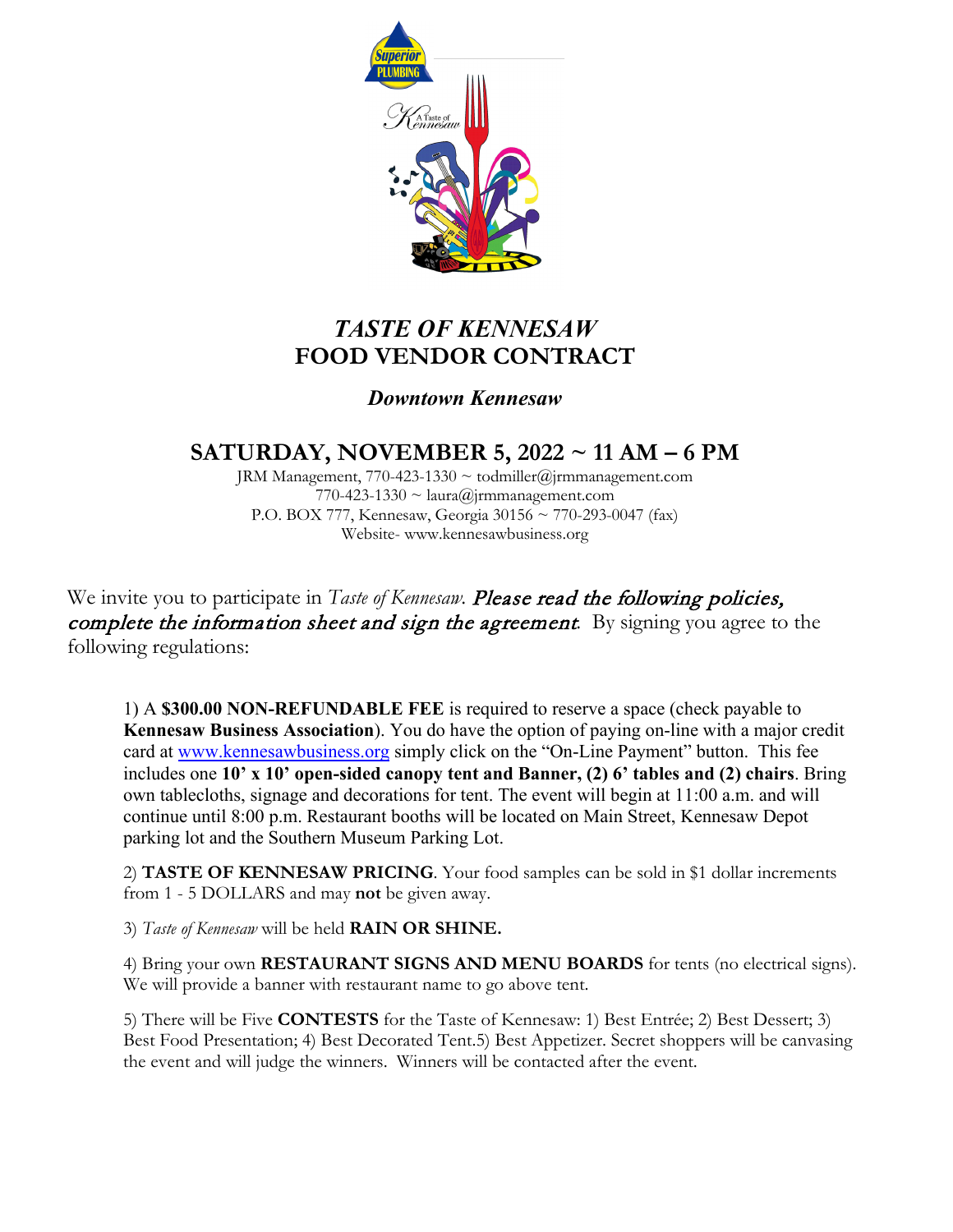#### **Page 2 of 3**

6). **SET-UP BEGINS at 7:00 a.m. and we would like everyone to be READY BY 10:00 a.m.**

This is one hour before the 11:00 a.m. start time because the public begins arriving at 11:00 p.m. When unloading vehicle, pull up close to booth to let another car pass. Quickly unload, move vehicle then return to set-up your booth (PLEASE DO NOT: unload, set up, then move vehicle). All vehicles of Main Street and out of Depot Parking lot by **10:30 a.m.**

7) **SPACE ASSIGNMENTS** will be completed approximately two weeks prior to the event. Space assignments are made on a first-come, first-served basis and type of food samples served. If you have a special request for your booth, please list it on this form. We cannot guarantee, but will try our best to accommodate your any requests or requests for your same space if you participated in 2021.

### 8) **SOFT DRINKS. Please do not bring soft drinks to be sold or given away.**

**BOTTLE WATER** – There will be a bottle water sponsor. You are allowed to sell water, but it must only be the sponsor brand water purchased on-site.

9) **END TIME of the event is 6:00 p.m**. Please have your booth broken down by 8:00 p.m. Do not begin breaking down prior to 6:00 p.m.

10) **CLEAN-UP**. ALL trash, papers or boxes must be placed in a dumpster**.** Please reference an event map for location of dumpsters. Do not dump grease or hot coals in parking lots or streets. A grease trap will be provided on site.

11) **TABLE & CHAIRS**. Kennesaw Business Association has rented **tables and chairs for your booth**. They must be left when you leave. If they are missing or damaged, they will be billed to your business.

12) **ELECTRICITY**. To ensure that you will have **electricity on event day, we must know by Friday, October 28, 2022.** It is your responsibility to bring **100 ft. extension cords for EACH outlet requested as the electrical** outlets are not directly behind your tent. Electrician will be on premises from 9am to 8pm on day of event.

13) **LIABILITY WAIVER AND RELEASE.** I, assume all responsibility for, and risks and hazards of, participation in the rental activity planned by my group. In considerations of the City of Kennesaw, Kennesaw Business Association, and JRM Management providing permission to use the space requested, I, and all members of my rental group, do hereby release the City of Kennesaw, Kennesaw Business Association, and JRM Management, including all officials, officers, employees, sponsors, organizers, supervisors, volunteers, participants, and all other agents, of any and all claims, demands, rights, and causes of action of whatever kind and nature, arising from and by reason of, and all known and unknown, foreseen and unforeseen, bodily and personal injuries, damage to property, and the consequences thereof, resulting from participation in the rental activity planned in the City of Kennesaw.